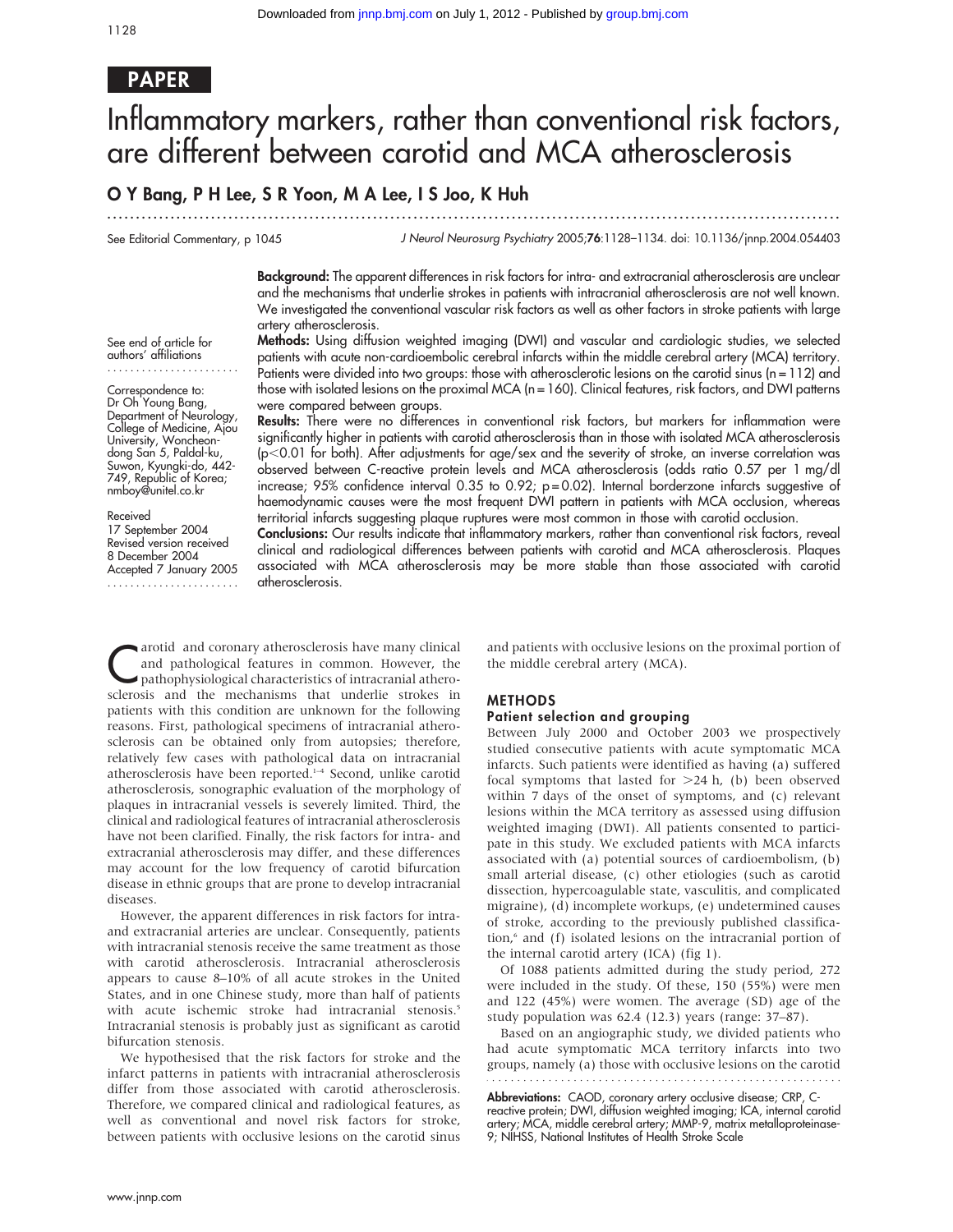

Figure 1 Patient selection and grouping.

sinus (carotid-type patients) and (b) those with occlusive lesions on the proximal portion of the MCA, but with no significant stenosis on the intra- or extracranial ICA (MCAtype patients); 112 and 160 patients were classified as carotid-type and MCA-type patients, respectively. Digital subtraction angiography was performed in 83 patients and magnetic resonance angiography in the remaining 189 patients, at 1.8 (SD 2.3) days after the onset of symptoms. An occlusive lesion was defined, according to the previously published methods, as  $>50\%$  stenosis or occlusion of the large intracranial vessels and the carotid sinus.<sup>78</sup> DWI patterns and angiographic features were interpreted by two neurologists who were blind to the patients' clinical presentation. Agreement between the two observers for the presence of an occlusive lesion on conventional or magnetic resonance angiography was 91%.

#### Assessment of clinical courses and laboratory workup

Patients were evaluated according to a protocol that included demographic data, medical history, vascular risk factors, and the National Institutes of Health Stroke Scale (NIHSS) score, as in our previous study.<sup>9</sup> Laboratory tests were performed in all the patients, including routine blood tests, brain magnetic resonance imaging (1.5 T), and vascular studies, echocardiography, and electrocardiography.

#### Novel risk factors for atherosclerosis

Peripheral blood samples were drawn from each patients at the time of admission (mean  $(SD) = 1.6$  (2.1) days after symptom onset). As novel risk factors for atherosclerosis, serum levels of C-reactive protein (CRP) and fibrinogen were evaluated in all but 15 patients. In addition, serum level and activity of matrix metalloproteinase-9 (MMP-9) were evaluated in selected patients who enrolled between March and October 2003. We excluded patients who were treated with thrombolysis or who had hypothermia which may influence the level of MMP-9. The plasma levels and activity of MMP-9 were measured with commercially available assay kits (Biotrak, Amersham, Little Chalfont, Bucks, UK). These determinations were performed by a researcher who was blind to the clinical and radiological data.

#### DWI patterns

DWI patterns were classified into two groups, namely (a) territorial infarcts that suggested a plaque rupture with subsequent macrothrombi, and (b) non-territorial infarcts. The latter group included four subgroups according to previously published methods,<sup>10 11</sup> namely (a) striatocapsular infarcts (either small or large), (b) internal borderzone infarcts that suggested haemodynamic infarcts, $12$  (c) multiple small superficial infarcts that suggested thrombo-embolism,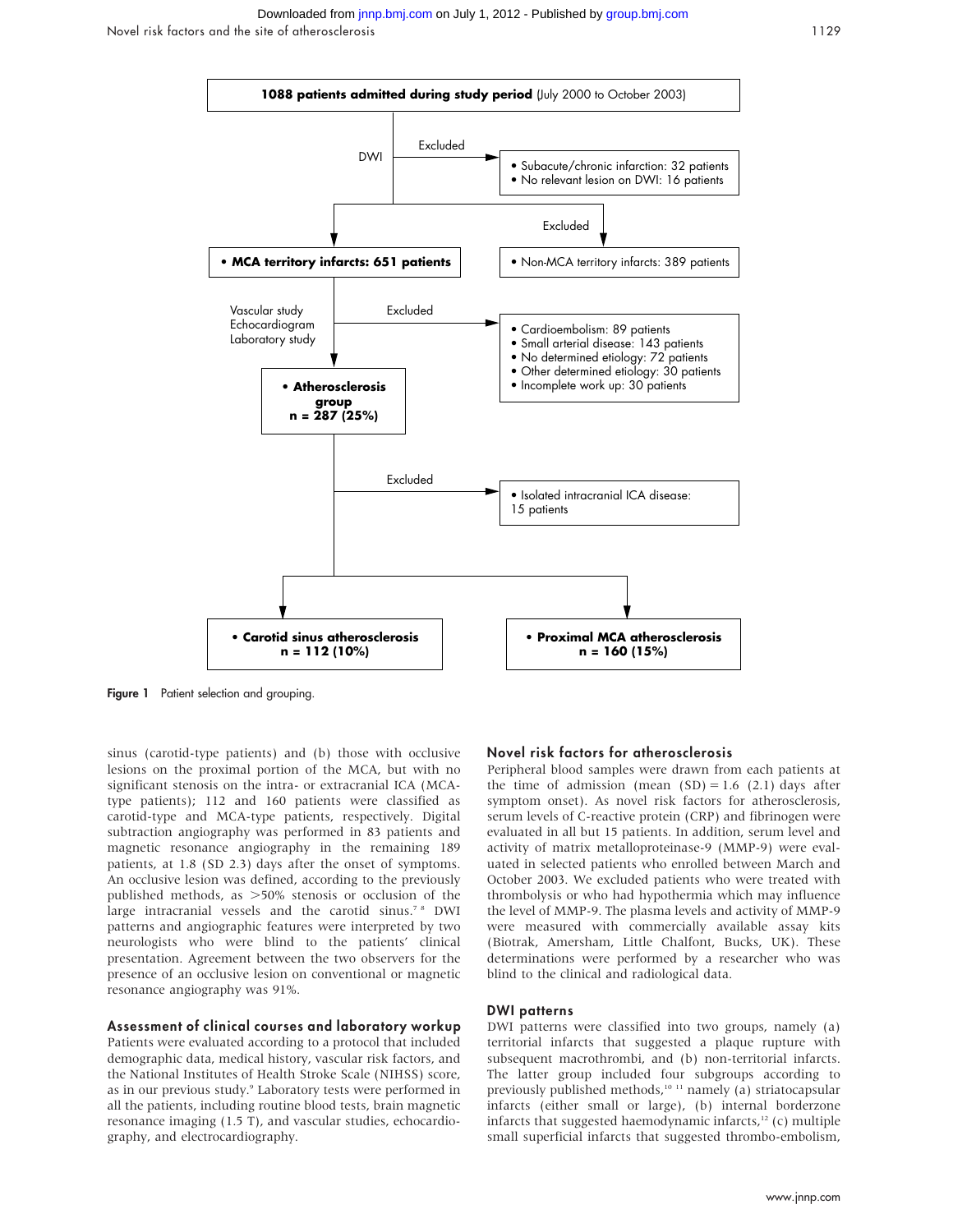and (d) cortical infarcts (either small territorial, involving one MCA sub-territory, or cortical borderzone infarcts). Based on the DWI data, small, multifocal ischemic lesions  $<$ 1 cm in diameter and involving the cortex or centrum ovale were classified as multiple small superficial infarcts.<sup>13</sup> Multilocular chainlike lesions, confluent striated lesions, or solitary lesions that were located in the supraventricular or paraventricular region were defined as internal borderzone infarcts.14 Territorial infarcts were large infarcts that involved at least two of three MCA sub-territories, namely deep, superior, or inferior.<sup>11</sup> We also calculated the volumes of all DWI lesions in each patient. All axial DWI lesion volumes were computed by multiplying the area on each slice by the section thickness (TR, 10 000 ms; TE, 104 ms; slice thickness 7 mm; no gap).

## Statistical analysis

Differences between the groups in the clinical and radiological features, and risk factors, were examined using  $\chi^2$  or Fisher's exact tests and Student's t tests or one way ANOVA with post hoc analysis. An independent association of inflammatory markers (CRP and fibrinogen) with MCA atherosclerosis was tested; we performed a multiple logistic regression analysis to determine whether any inflammatory markers were independent predictors for MCA atherosclerosis, over and above the severity of the stroke (the NIHSS score at admission and the DWI lesion volume), the previous history of coronary artery occlusive disease (CAOD), or the age and sex of the patient. Those that were significant at the 0.2 level were entered into the initial multivariate model. When the most parsimonious model was obtained by backward stepwise elimination of the non-significant factors, each of the excluded variables was again entered separately into the model to test its contribution to the final model. Results are given as odds ratios (OR) estimates of relative risk, with 95% confidence interval (CI). Statistical significance was established at  $p<0.05$ .

#### RESULTS General data

Angiographic observations of relevant and irrelevant vessels are shown in table 1. Tandem occlusive lesions on the contralateral carotid artery were more prevalent in carotidtype than in MCA-type patients (14 v 4 patients, respectively;  $p = 0.002$ ), whereas intracranial stenosis on the contralateral side or basilar artery was more prevalent in the latter than in the former group (42  $\nu$  15 patients, respectively;  $p = 0.010$ ). Although total occlusion was more prevalent in carotid-type than in MCA-type patients (53  $\nu$  50 patients, respectively;  $p = 0.007$ ), the degrees of stenosis were not different between the groups: 84.8% (SD 21.3%) in carotid-type patients and 79.8% (SD 20.0%) in MCA-type patients ( $p > 0.05$ ).

The clinical characteristics of the study group are presented in table 2. MCA-type patients were significantly younger than carotid-type patients ( $p = 0.036$ ). The NIHSS score at admission was significantly higher in carotid-type patients than in MCA-type patients, whereas the lacunar syndrome was more frequently observed in MCA-type patients. Clinical courses during admission were the same in each group. The use of aspirin and statin before the onset of symptom was not different between the groups  $(p>0.05$  for both cases).

## Conventional and novel risk factors

Despite the differences between the groups as regards the clinical features, the conventional risk factors were indistinguishable (table 2). A previous history of CAOD, such as myocardial infarction or angina, was observed more frequently in carotid-type patients than in MCA-type patients (16  $\nu$  7 patients, respectively;  $p = 0.004$ ).

The results of our investigation of novel risk factors for atherosclerosis are presented in tables 2 and 3. Markers for inflammation were significantly higher in carotid-type patients than in MCA-type patients ( $p = 0.007$  for CRP and  $p = 0.005$  for fibrinogen). MMP-9 levels and activities were tested in 30 carotid-type patients and 52 MCA-type patients. MMP-9 levels and activities were also greater in the former group than in the latter group ( $p = 0.287$  for MMP-9 level and  $p = 0.004$  for MMP-9 activity).

The DWI lesion volumes were different between the groups, being higher in the carotid-type patients than in the MCA-type patients (38.4 (SD 67.9) ml and 10.7 (SD 26.5) ml, respectively;  $p = 0.001$ ). To investigate the possible effects of the infarct itself on the aforementioned levels, linear correlation analysis between the novel risk factors and the DWI volume was performed (fig 2). The CRP and fibrinogen levels (which were higher in carotid-type patients than MCA-type patients, see above) were unrelated to the infarct volume  $(r = 0.004, p = 0.566$  for CRP;  $r = 0.066$ , p = 0.309 for fibrinogen), whereas MMP-9 levels and activities were higher in patients with large infarct volumes  $(r = 0.373, p = 0.001$  for MMP-9 level;  $r = 0.483, p < 0.001$  for MMP-9 activity). A multiple logistic regression analysis was performed, and the results showed that the CRP level was independently associated with MCA atherosclerosis (OR: 0.569; 95% CI: 0.352 to 0.920;  $p = 0.021$ ) as was the initial DWI lesion volume (OR: 0.988 per 1 ml increase; 95% CI: 0.979 to 0.997;  $p = 0.009$ ). Other clinical results, including epidemiologic data (age,  $p = 0.358$ ; sex,  $p = 0.264$ ), previous CAOD ( $p = 0.215$ ), and the severity of neurologic deficits (the NIHSS score at admission,  $p = 0.144$ ), were not associated with MCA atherosclerosis.

Besides the site of atherosclerosis, the levels of inflammatory markers were related to the presence of asymptomatic atherosclerosis and the degree of stenosis (table 3). Both CRP and fibrinogen levels were highest in carotid-type patients with contralateral carotid sinus or coronary atherosclerosis and patients with total occlusion of the carotid sinus that suggested a plaque rupture  $(p<0.01$  for all the cases).

|                                         | Carotid-type patients $(n = 112)$ | $MCA$ -type patients $(n = 160)$ |
|-----------------------------------------|-----------------------------------|----------------------------------|
| No combined lesion                      | 78                                | 112                              |
| Combined lesion on non-relevant site    | 34                                | 48                               |
| Extracranial artery                     | 14 (41%)                          | 4 (8%)                           |
| Contralateral carotid                   | 14                                |                                  |
| Intracranial artery                     | 15 (44%)                          | 42 (88%)                         |
| Contralateral MCA                       |                                   | 30                               |
| Basilar artery                          |                                   |                                  |
| Contralateral MCA and basilar artery    |                                   |                                  |
| Contralateral ICA siphon                |                                   |                                  |
| Combined intra- and extracranial artery | 5(15%)                            | 2(4%)                            |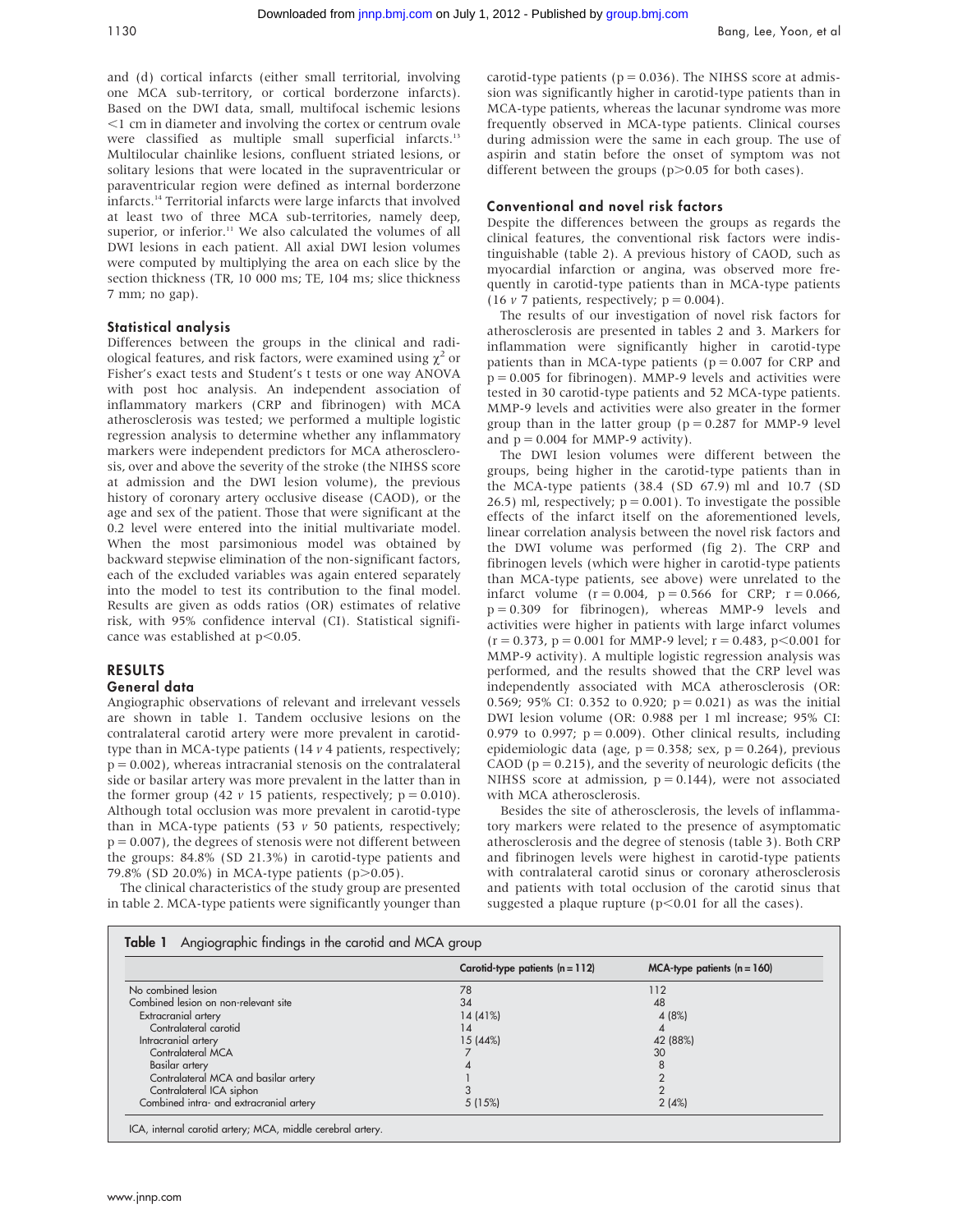|                                             | Carotid-type patients $(n = 112)$ | $MCA$ -type patients $(n = 160)$ | p       |
|---------------------------------------------|-----------------------------------|----------------------------------|---------|
| Age, mean (SD)                              | 64.3 (11.9)                       | 61.2(12.4)                       | 0.036   |
| Male sex                                    | 68 (61%)                          | 82 (51%)                         | 0.663   |
| Clinical features                           |                                   |                                  |         |
| Preceding transient ischemic attack         | $12(11\%)$                        | 18 (11%)                         | 0.840   |
| Decreased consciousness at admission        | 11 (10%)                          | 5(3%)                            | 0.033   |
| NIHSS on admission, mean (SD)               | 6.4(6.4)                          | 3.9(3.9)                         | < 0.001 |
| Traditional lacunar syndrome                | 11 (10%)                          | 41 (26%)                         | 0.001   |
| Conventional risk factors                   |                                   |                                  |         |
| Hypertension                                | 65 (58%)                          | 96 (60%)                         | 0.746   |
| <b>Diabetes</b>                             | 31 (28%)                          | 56 (35%)                         | 0.203   |
| Smoking                                     | 42 (38%)                          | 56 (35%)                         | 0.673   |
| Serum cholesterol, mean (SD)                |                                   |                                  |         |
| Ratio of total to high density lipoproteins | 4.5(1.3)                          | 4.7(3.5)                         | 0.570   |
| Low density lipoproteins (mg/dl)            | 112.6 (34.5)                      | 119.2 (38.7)                     | 0.160   |
| Previous stroke history                     | 29 (26%)                          | 41 (26%)                         | 0.960   |
| Previous history of CAOD                    | 16 (15%)                          | 7(4%)                            | 0.004   |
| Novel risk factors                          |                                   |                                  |         |
| CRP (mg/dl), mean (SD)                      | 1.29(3.08)                        | 0.33(0.52)                       | 0.007   |
| Fibrinogen (mg/dl), mean (SD)               | 405.77 (139.48)                   | 358.74 (93.21)                   | 0.005   |
| MMP-9 level (ng/ml), mean (SD)              | 164.52 (188.93)                   | 122.88 (125.96)                  | 0.287   |
| MMP-9 activity (ng/ml), mean (SD)           | 931.11 (486.56)                   | 646.19 (339.86)                  | 0.004   |

#### DWI lesion patterns

According to the DWI data, territorial infarcts that involved two or more sub-territories were observed more frequently in carotid-type patients ( $n = 23$  or 21%) than in MCA-type patients ( $n = 7$  or 4%;  $p \le 0.001$ ; fig 3). In MCA-type patients, striatocapsular infarcts and internal borderzone infarcts were the most frequent type of DWI pattern in patients with MCA stenosis and occlusion, respectively. In the same manner, in carotid-type patients, multiple small superficial infarcts and territorial infarcts were the most frequent DWI pattern in patients with carotid stenosis and occlusion, respectively.

#### **DISCUSSION**

#### MCA atherosclerosis is common in patients with noncardioembolic ischemic stroke

In the present study, MCA atherosclerosis was found to be more prevalent than carotid sinus atherosclerosis. Atherosclerotic involvement of the intracranial vessels occurs more frequently in Asians than in Caucasians.15 Consequently, the mechanisms that cause strokes and the treatment both of stroke victims and of patients with intracranial stenosis are particularly important for Asian individuals.

As shown in table 1, the pattern of vascular stenosis was striking in that atherosclerosis was clustered either in the extracranial or in intracranial arterial system. Our findings are similar to those of a previous study in which the absence of carotid bifurcation disease was a risk factor for the progression of intracranial atherosclerotic stenosis.16 The angiographic data in the present study suggest that there might be different risk factors for atherosclerosis that depend on whether patients have carotid- or MCA-type occlusion.

#### Differences in risk factors for MCA and carotid atherosclerosis

Nevertheless, the apparent differences in risk factors for intra- and extracranial arteries are unclear. Racial differences in the distribution of occlusive disease are probably due to racial differences in the prevalence of hypertension, diabetes, hypercholesterolaemia, and ischaemic heart disease.15 However, previous reports failed to document significant differences in the risk factor profiles among different ethnic groups.17 18 In the present study, there were no significant differences in conventional risk factors between carotid- and MCA-type patients.

We investigated several novel substances that have emerged recently as risk factors for atherosclerosis. To our knowledge, levels of CRP, fibrinogen, and MMP-9 have not yet been compared between patients with carotid and MCA atherosclerosis. Recently, the Rotterdam study group reported that CRP levels predicted the progression of atherosclerosis that was measured at various sites in the arterial tree, but intracranial vessels were not evaluated.<sup>19</sup> It is generally accepted that inflammation is important in plaque rupture, including an association between elevated CRP levels and an increased risk of ischemic events or high risk

| Groups                                                                                | No. of patients | CRP, mean (SD) | Fibrinogen, mean (SD) |
|---------------------------------------------------------------------------------------|-----------------|----------------|-----------------------|
| Presence of asymptomatic atherosclerosis                                              |                 |                |                       |
| Isolated M1 lesion                                                                    | 106             | $0.26$ (0.32)* | 347.55 (90.31) $\pm$  |
| M1 lesions with concomitant lesions on non-relevant vessels                           | 46              | 0.43(0.70)     | 375.15 (95.71)        |
| Isolated carotid sinus lesion                                                         | 74              | 1.25(3.0)      | 402.23 (141.14)       |
| Carotid sinus lesions with contralateral carotid sinus or coronary<br>atherosclerosis | 31              | $1.44(3.29)$ t | 417.38 (136.60)§      |
| Degree of symptomatic stenosis                                                        |                 |                |                       |
| Isolated M1 stenosis                                                                  | 109             | 0.31(0.37)     | 355.89 (91.58)**      |
| Isolated M1 occlusion                                                                 | 43              | 0.39(0.79)     | 366.69 (98.42)**      |
| Carotid sinus stenosis                                                                | 57              | 0.87(2.24)     | 391.78 (115.71)       |
| Carotid sinus occlusion                                                               | 48              | $1.85(3.89)$ ¶ | 422.49 (163.39)++     |

\*Lower and †higher levels than other groups, on ANOVA, p=0.006; ‡lower and §higher levels than other groups, on ANOVA, p=0.008; ¶higher levels than other groups, on ANOVA, p=0.001; \*\*lower and †thigher levels than other groups, on ANOVA, p=0.010.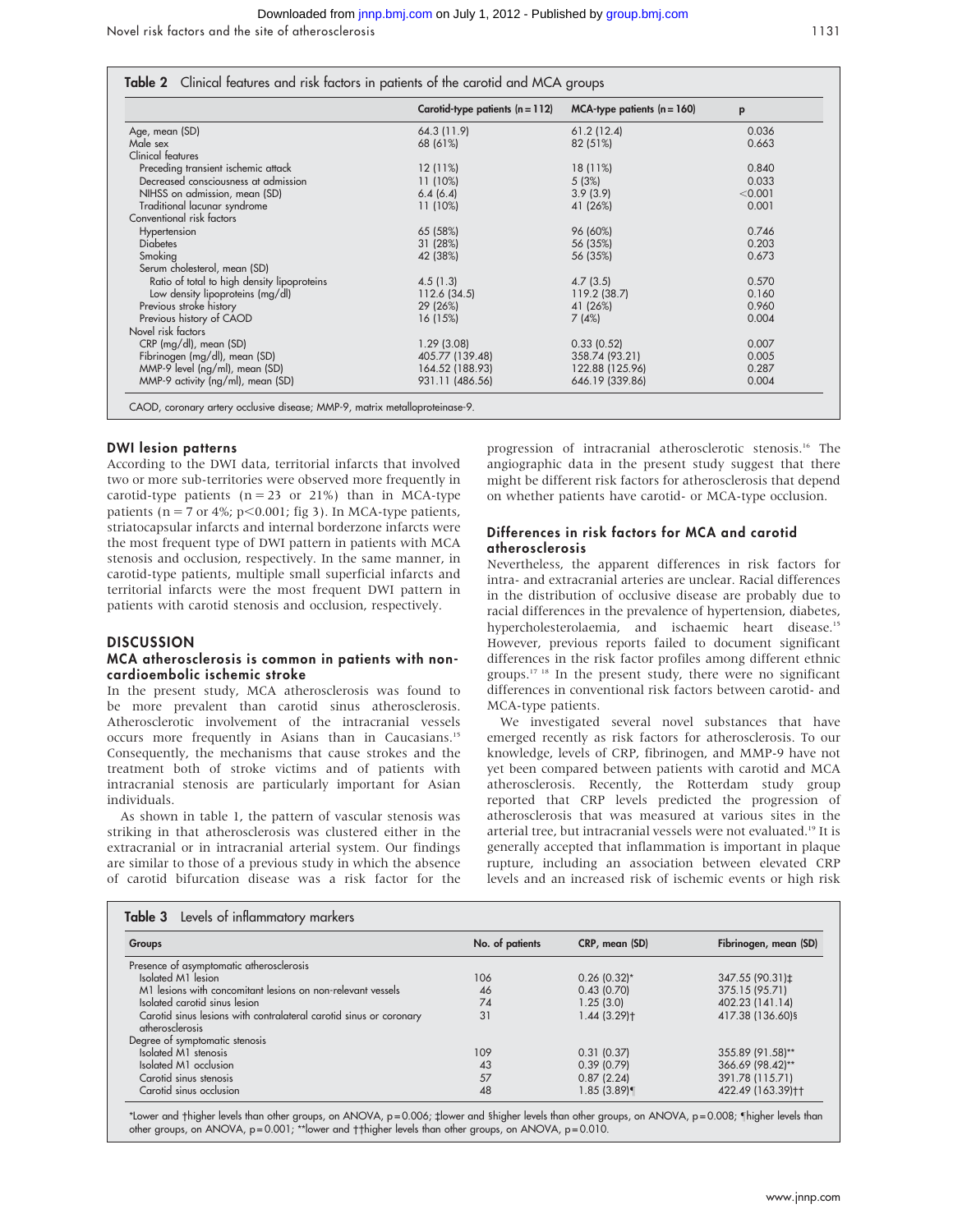

Figure 2 DWI volume and novel risk factors. (A) CRP. (B) Fibrinogen. (C) MMP-9 level. (D) MMP-9 activity. Linear correlation of DWI volume and MMP-9 level ( $\circ$ ) or MMP-9 activity ( $\bullet$ ).



Figure 3 DWI patterns depending on the degree and site of occlusive lesions.

unstable plaque morphology. In the present study, the levels of CRP and fibrinogen were higher in carotid-type patients than in MCA-type patients. Fibrinogen is involved in thrombus formation and is a marker for inflammation. Our results suggest that increased plasma levels of CRP and fibrinogen are not caused by infarction, because the levels of these substances were not related to the size of infarcts. The highest levels of inflammatory markers were observed in our patients who were suspected to have ruptured plaque (total occlusion) or widespread atherosclerosis (irrelevant as well as relevant sites) on the extracranial vessels. MMP-9 appears to play a role in the process of atherosclerosis, particularly in the rupturing of plaques.20 It was reported recently that the concentration, production, and expression of MMP-9 were significantly higher in patients with unstable carotid plaques.20 However, in the present study, MMP-9 levels and activities were correlated with infarct size rather than with the site of atherosclerosis.

#### DWI lesion patterns of carotid and MCA atherosclerosis are distinct

Several reports have been based on DWI patterns in patients with carotid or MCA atherosclerotic disease. However, direct comparisons between the DWI patterns of carotid and MCA atherosclerosis have seldom been reported. Our data indicate that carotid and MCA atherosclerosis have distinct patterns of clinical and radiological features. Although a variety of different mechanisms that can cause stroke were suspected in patients with MCA atherosclerosis in the present study, territorial infarcts that would indicate rupturing of a plaque were rarely observed; rather, internal borderzone infarcts that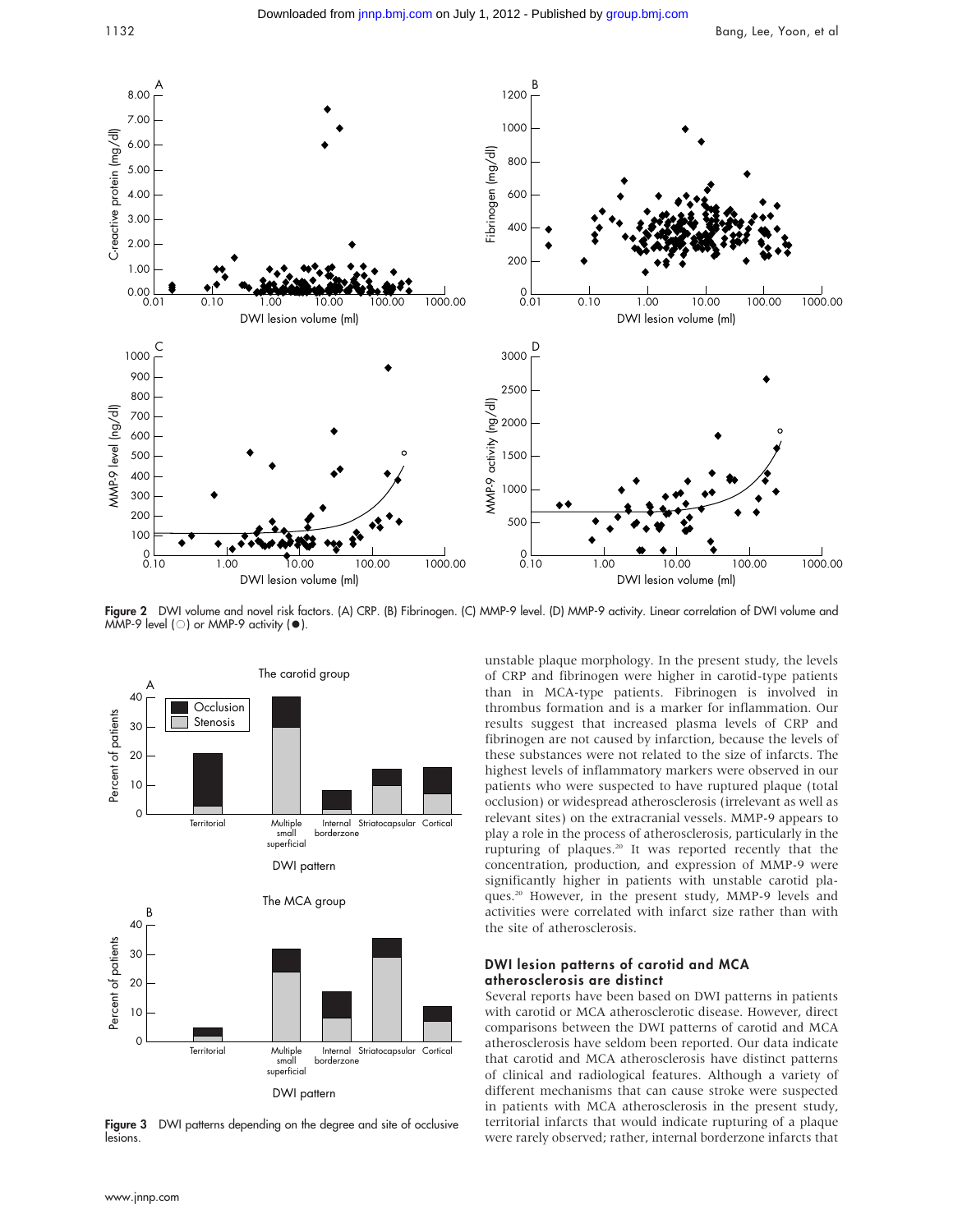are indicative of haemodynamic stroke were the DWI pattern that was observed most frequently in patients with occlusion of the MCA. By contrast, territorial infarcts were the most frequent DWI pattern and observed in 21% of the carotidtype patients in the present study, which compares favourably with the frequency (29.4%) of such infarcts in a previous study of patients with carotid disease.<sup>21</sup>

Why did patients with MCA atherosclerosis in the present study exhibit a low frequency of territorial infarcts according to the DWI data? There are several possible explanations. First, plaque disruption may be minor and thrombus formation may be minimal in patients with MCA atherosclerosis, thereby resulting in the formation of thrombi that are smaller than those that result from carotid atherosclerosis. Although there are numerous reports of microembolic signals in patients with MCA atherosclerosis, there has seldom been any pathological confirmation of gross thrombosis in such patients.<sup>14</sup> In the same manner, the higher level of inflammatory markers (CRP and fibrinogen) in carotidtype patients than in MCA-type patients in this study may account for a high frequency of territory infarcts in carotidtype patients. It was reported that the degree of plaque disruption determines the nature of the ensuing clinical state,<sup>22</sup> <sup>23</sup> and rupture of unstable plaque and subsequent formation of a macrothrombus are associated with persistent occlusion at the site of disruption resulting in territory infarcts on DWI.24

Second, haemodynamic insufficiency may be the primary cause of stroke in patients with MCA atherosclerosis. Recently, Sliwka et al failed to detect microembolic signals in patients with chronic MCA stenosis (either symptomatic or asymptomatic) and suggested that haemodynamic insufficiency, rather than microembolism, caused recurrent ischemic events in those patients.<sup>25</sup> The high prevalence of internal borderzone infarcts in patients with MCA atherosclerosis in the present study suggests that haemodynamic insufficiency might be an important cause of stroke in patients with MCA atherosclerosis.<sup>12 14</sup>

#### Differential therapeutic approach may be needed

One of the main concerns in the treatment and prevention of ischemic stroke is the stabilisation of plaques. The use of statin after ischemic stroke is associated with a reduction in CRP levels and an improved prognosis that is independent of lowering lipid levels; the greatest reduction of risk is observed in patients with relatively high CRP levels.<sup>26</sup> Our examination of novel risk factors and DWI patterns indicated that MCA atherosclerosis is associated with plaques that are relatively more stable than those observed in patients with carotid atherosclerosis; patients with MCA atherosclerosis had lower levels of CRP and a higher frequency of haemodynamic strokes than patients with carotid atherosclerosis. Therefore, it is unlikely that patients with MCA atherosclerosis would benefit greatly from treatment with statin. Further studies are required to elucidate the effects of plaque stabilisers such as statin in patients with large intracranial stenosis.

#### Limitations and conclusions

There are several limitations to the present study that deserve mention. First, plaque rupture could not be confirmed pathologically. Thromboembolism does not necessarily mean that plaque rupture caused the emboli. The emboli could easily be explained by a clot superimposed upon moderate to severe arterial narrowing with subsequent breaking loose of the clot and intracranial embolisation. However, our present results corroborate findings of previous clinical and pathological studies of carotid and MCA atherosclerosis.<sup>1 4 22-24</sup> Moreover, it is unlikely that breaking loose of the clot rather than rupture of plaque produces macroemboli resulting in territorial infarcts on DWI. In addition, it is possible that small cortical infarcts (even internal borderzone infarcts) are caused by small thrombi from minor plaque ruptures. Further studies using sonographic monitoring are needed to detect microembolic signals.<sup>13</sup> Second, unfortunately, not every patients underwent vascular study within the first few hours following stroke. Therefore, an unknown number of cases might have been missed because recanalisation usually occurs after stroke. Third, improved imaging techniques are available that apparently reveal pathological changes in plaques that are associated with carotid atherosclerosis.<sup>27-29</sup> These techniques may permit clinicians to distinguish between intra- and extracranial plaques, but they were not used in the present study. Finally, the levels and activities of MMP-9 were not evaluated in all patients in the present study, particularly those that were enrolled in the early phase of the study.

In summary, our results indicate that novel, rather than conventional, risk factors for the rupture of plaques reveal clinical and radiological differences between patients with carotid and MCA atherosclerosis. In addition, it appears that although the rupture of unstable plaques is frequently the cause of thrombotic carotid occlusion, this occurs rarely (if ever) in intracranial vessels. Therefore, differential therapeutic approaches may be required for the treatment of intraand extracranial atherosclerosis.

## .....................

## Authors' affiliations

O Y Bang, P H Lee, M A Lee, I S Joo, K Huh, Department of Neurology, School of Medicine, Ajou University, Suwon, Republic of Korea S R Yoon, Department of Neuroradiology, Shin Hospital, Suwon, Republic of Korea

This work was supported by a Korean Research Foundation Grant (KRF-2003-041-E00228) to OYB.

Competing interests: none declared

#### **REFERENCES**

- 1 Lammie GA, Sandercock PA, Dennis MS. Recently occluded intracranial and extracranial carotid arteries. Relevance of the unstable atherosclerotic plaque. Stroke 1999;30:1319-25.
- 2 Masuda J, Ogata J, Yutani C, et al. Artery-to-artery embolism from a thrombus formed in stenotic middle cerebral artery. Report of an autopsy case. Stroke 1987;18:680–4.
- 3 Nishida N, Ogata J, Yutani C, et al. Cerebral artery thrombosis as a cause of striatocapsular infarction. Cerebrovasc Dis 2000;10:151–4.
- 4 Schumacher HC, Tanji K, Mangla S, et al. Histopathological evaluation of middle cerebral artery after percutaneous intracranial transluminal angioplasty. Stroke 2003;34:e170-3.
- 5 Wong KS, Huang YN, Gao S, et al. Intracranial stenosis in Chinese patients with acute stroke. Neurology 1998;50:812-3.
- 6 Adams HP Jr, Bendixen BH, Kappelle LJ, et al. Classification of subtype of acute ischemic stroke. Definitions for use in a multicenter clinical trial. TOAST. Trial of Org 10172 in Acute Stroke Treatment. Stroke 1993;24:35–41.
- Samuels OB, Joseph GJ, Lynn MJ, et al. A standardized method for measuring intracranial arterial stenosis. AJNR Am J Neuroradiol 2000;21:643–6.
- 8 North American Symptomatic Carotid Endarterectomy Trial Collaborators. Beneficial effect of carotid endarterectomy in symptomatic patients with highgrade stenosis. N Engl J Med 1991;325:445-53.
- 9 Bang OY, Lee PH, Joo SY, et al. Frequency and mechanisms of stroke recurrence after cryptogenic stroke. Ann Neurol 2003;54:227–34.
- 10 **Bogousslavsky J**, Regli F. Centrum ovale infarcts: subcortical infarction in the superficial territory of the middle cerebral artery. Neurology 1992;42:1992–8.
- 11 Heinsius T, Bogousslavsky J, Van Melle G. Large infarcts in the middle cerebral artery territory. Etiology and outcome patterns. *Neurology*<br>1998;**50**:341–50.
- 12 Lee PH, Bang OY, Oh SH, et al. Subcortical white matter infarcts. Comparison of superficial perforating artery and internal border-zone infarcts using diffusion-weighted magnetic resonance imaging. Stroke 2003;34:2630–5.
- 13 Kimura K, Minematsu K, Koga M, et al. Microembolic signals and diffusionweighted MR imaging abnormalities in acute ischemic stroke. AJNR Am J Neuroradiol, 2001;22, 1037–42.
- 14 Nakano S, Yokogami K, Ohta H, et al. CT-defined large subcortical infarcts: correlation of location with site of cerebrovascular occlusive disease. AJNR<br>Am J Neuroradiol 1995;**16**:1581–5.
- 15 Bogousslavsky J, Barnett HJ, Fox AJ, et al. Atherosclerotic disease of the middle cerebral artery. Stroke 1986;17:1112–20.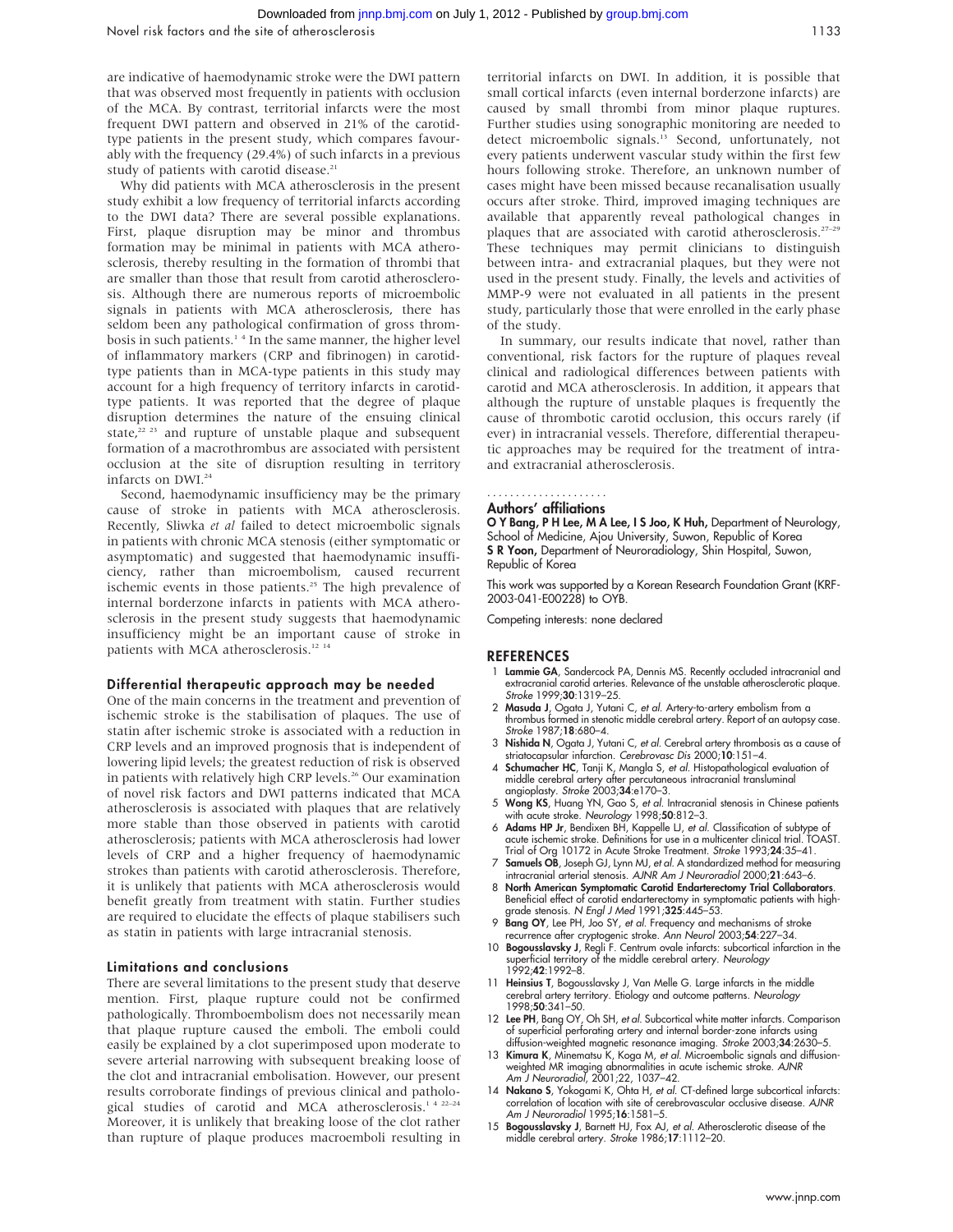- 16 Akins PT, Pilgram TK, Cross DT 3rd, et al. atural history of stenosis from
- intracranial atherosclerosis by serial angiography. Stroke 1998;29:433–8. 17 Gorelick PB, Caplan LR, Hier DB, et al. Racial differences in the distribution of
- anterior circulation occlusive disease. Neurology 1984;34:54–9. 18 Inzitari D, Hachinski VC, Taylor DW, et al. Racial differences in the anterior circulation in cerebrovascular disease. How much can be explained by risk factors? Arch Neurol 1990;47:1080–4.
- 19 Van Der Meer IM, De Maat MP, Hak AE, et al. C-reactive protein predicts progression of atherosclerosis measured at various sites in the arterial tree: the Rotterdam Study. Stroke 2002;33:2750–5.
- 20 Loftus IM, Naylor AR, Goodall S, et al. Increased matrix metalloproteinase-9 activity in unstable carotid plaques: a potential role in acute plaque disruption. Stroke 2000;31:40–7.
- 21 Szabo K, Kern R, Gass A, et al. Acute stroke patterns in patients with internal carotid artery disease: a diffusion-weighted magnetic resonance imaging study. Stroke 2001;32:1323–9.
- 22 Davies MJ, Thomas AC. Plaque fissuring: the cause of acute myocardial infarction, sudden ischaemic death and crescendo angina. Br Heart J 1985;53:363–73.
- 23 Hennerici M, Hulsbomer HB, Hefter H, et al. Natural history of asymptomatic extracranial arterial disease. Results of a long-term prospective study. Brain 1987;110:777–91.
- 24 **Fuster V**, Badimon L, Badimon JJ, *et al.* The pathogenesis of acute coronary<br>artery disease and acute coronary syndromes (1). N *Engl J Med* 1992;326:242–50.
- 25 Sliwka U, Klotzsch C, Popescu O, et al. Do chronic middle cerebral artery stenoses represent an embolic focus? A multirange transcranial Doppler study. Stroke 1997;28:1324–7.
- 26 Di Napoli M, Papa F. Inflammation, statins, and outcome after ischemic stroke. Stroke 2001;32:2446–7.
- 27 Yuan C, Miller ZE, Cai J, et al. Carotid atherosclerotic wall imaging by MRI. Neuroimaging Clin N Am 2002;12:391–401.
- 28 **Fayad ZA**. Noncoronary and coronary atherothrombotic plaque imaging<br>and monitoring of therapy by MRI. Neuroimaging Clin N Am<br>2002;1**2**:461–71.
- 29 Choudhury RP, Fuster V, Badimon JJ, et al. MRI and characterization of atherosclerotic plaque: emerging applications and molecular imaging.<br>Arterioscler Thromb Vasc Biol 2002;**22**:1065–74.

#### bmjupdates+

bmjupdates+ is a unique and free alerting service, designed to keep you up to date with the medical literature that is truly important to your practice.

bmjupdates+ will alert you to important new research and will provide you with the best new evidence concerning important advances in health care, tailored to your medical interests and time demands.

#### Where does the information come from?

bmjupdates+ applies an expert critical appraisal filter to over 100 top medical journals A panel of over 2000 physicians find the few 'must read' studies for each area of clinical interest

Sign up to receive your tailored email alerts, searching access and more…

www.bmjupdates.com